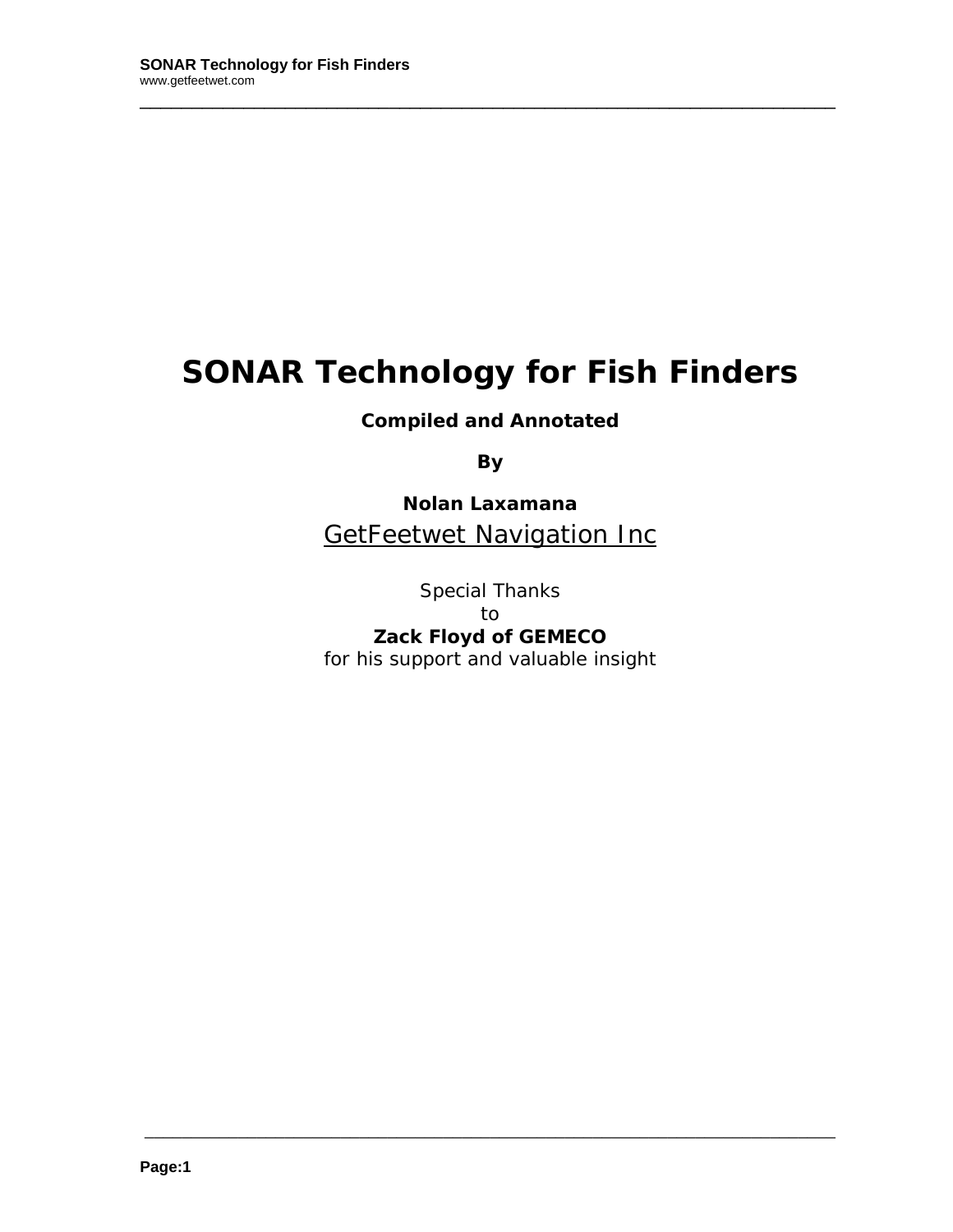## **Explained: SONAR Technology of Fish Finders**

### **Table of Contents**

| Matching Sonar Solutions with Consumer Requirements  11 |  |
|---------------------------------------------------------|--|
|                                                         |  |
|                                                         |  |
|                                                         |  |
|                                                         |  |
|                                                         |  |
|                                                         |  |
|                                                         |  |
|                                                         |  |
|                                                         |  |
|                                                         |  |
|                                                         |  |
|                                                         |  |
|                                                         |  |
| Chapter 4: What Affects Transducer performance 28       |  |
|                                                         |  |
|                                                         |  |
|                                                         |  |
|                                                         |  |
|                                                         |  |
|                                                         |  |
|                                                         |  |
|                                                         |  |
| Chapter 6: Choosing the Appropriate Transducer 44       |  |
|                                                         |  |
|                                                         |  |
|                                                         |  |
|                                                         |  |
|                                                         |  |
|                                                         |  |
|                                                         |  |